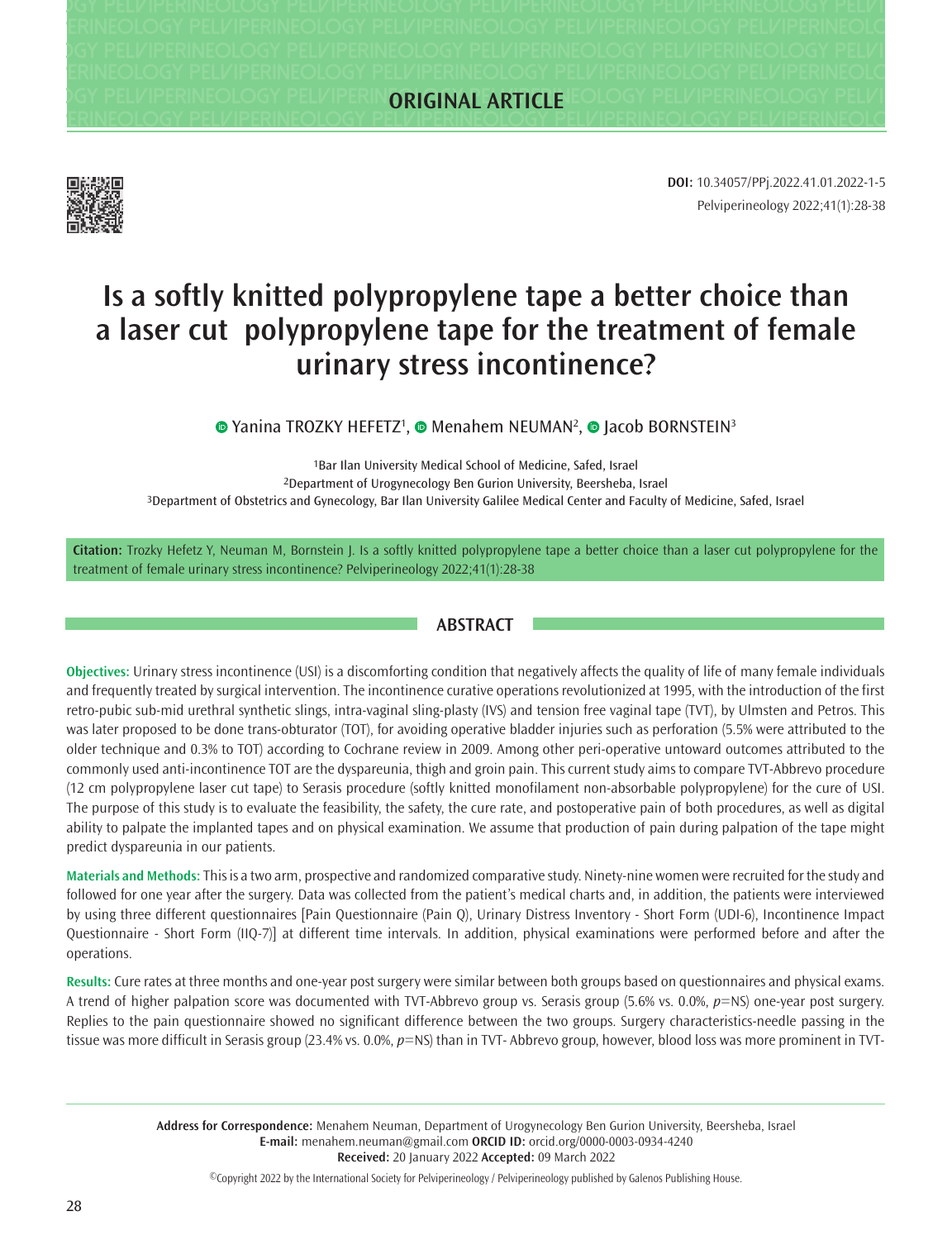Pelviperineology 2022;41(1):28-38 Trocky-Hefetz et al. Softly knitted polypropylene tape and a laser-cut polypropylene for the treatment USI

Abbrevo group (1- sided *p*-value 0.046). One procedure failed in TVT-Abbrevo and Serasis groups meaning inadequate improvement, leakage persisted one year after the surgery.

**Conclusion:** Based on the results, Serasis softly knitted polypropylene tape might be a better choice than TVT-Abbrevo laser cut polypropylene for the treatment of female USI due to less unfavorable outcomes.

**Keywords:** Serasis; TVT-Abbrevo; USI; pain; groin; thigh; dyspareunia; safety

#### **Introduction**

The International Uro-gynecological Association (IUGA) and International Continence Society (ICS) defined urinary stress incontinence (USI) as urine loss condition with sudden pressure on the bladder or urethra during effort, physical exertion such as sports activities, or while sneezing or coughing.<sup>1</sup> USI is not a life-threatening condition, yet, if left untreated, it might have a significant negative impact on quality of life of many patients. According to epidemiologic studies woman's age, multi-parity and menopausal status are all risk factors for USI.<sup>1,2</sup> Treatment options offer changes in life style, and nonsurgical modalities such as pelvic floor muscle training which can be useful in mitigating discomforting symptoms. However, upon failure of conservative treatment, surgery will be recommended for women who are unsuccessful in coping with USI.3

Intravaginal sling-plasty retro-pubic surgical procedure was reported by Ulf Ulmsten and Peter Petrous at 1995 for treating urinary stress incontinence4 . Soon after, a study was done on this new procedure now called TVT, which was concluded to be a safe and an efficient ambulatory procedure.<sup>4-6</sup> This led to a major change with the uro-gynecologic operation preferences, that was previously based mainly on open retro-pubic operations. Transobturator sub mid urethral tape procedures (TOT) for treating female urinary stress incontinence were reported thereafter, first by Delorme,<sup>7</sup> then by De Leval.<sup>8</sup> The TOT procedures were designed in order to minimize the incidence of urinary tract injuries, urinary outlet obstruction, bowl penetration and intraoperative bleeding.9,10 The TOT procedures' efficacy was claimed to be non-inferior to the TVT, therefore became greatly adopted by uro-gynecologists world-wide.<sup>9</sup> The proximity of the TOT needle to the obturator vessels and nerves, might explain the incidental post-operative thigh pain.10

Despite the fact that TOT is reported to have a low complication rates, there are still complaints on post-operative thigh and groin pain as well as dyspareunia.11 A study on a mini TVT, using a single incision sling that does not pass through the obturator membrane, found reduced post-operative pelvic and thigh pain, yet many surgeons are reluctant to use mini TVT implants because of the expected reduced cure rates. Dyspareunia, occurred with TVT, TOT and mini TVT procedures causing concern with sexually active patients.11 Thigh and groin pains are complications caused by trans-obturator passage of the sling close to the obturator nerve. The typical TOT post-operative pain is at the thigh, uni or bilateral, yet it was described even at the lumbar spine or hip regions. This might have been due to patient's hips position during operation, but more likely to intra-operative obturator nerve injury or post-operative neuralgia, due to a direct pressure or tape foreign body reaction.<sup>9</sup> Jean de Leval, Alexandre Thomas and David Waltregny proposed a modified TOT9 , the TVT-Abbrevo (Ethicon J&J Somerville, NJ, USA). The polypropylene tape's length was reduced to 12 cm. The TVT-Abbrevo was developed in order to avoid extensive tape trans-obturator traumatic passage, thus reducing the amount of mesh in the aponeurotic tissues, and this way to reduce the postoperative pain in the thigh and groin areas.9 The post TVT Obturator thigh pain might be due to nerve injury or compression, or might it be due to irritation of the adductor muscle components. Anyhow, this thigh pain was shown to be significantly reduced with the Flam modification.11 Their results showed that the group that underwent modified TVT-Abbrevo procedure experienced less pain on day 0 than the TVT-Obturator group but not thereafter.<sup>9,12</sup> In addition to thigh and groin pain, Sue Ross, in his clinical study was concerned to find that a significant number of women in TOT group (80%) had a palpable polypropylene tape at vaginal examination one year after the surgery vs. TVT group  $(27%)$ .<sup>13</sup> These findings are rather concerning because risk factors for unfavorable outcomes of tape surgeries such as dyspareunia, erosions are not completely understood.13,14

The Serasis (Serag-Wiessner, Naila, Germany) is composed of soft knitted sling implant, potentially able to reduce the occurrence and severity of post-operative pain. The ratio is that the tape softness will reduce tissue trauma when the tape is introduced through the obturator plat and maybe less fibrotic tissue reaction as well. There are no comparative studies performed on effectiveness of Serasis tape implantation as an anti-USI procedure, neither a comparison to other polypropylene tapes.

In this prospective study we compared the Serasis to the TVT-Abbrevo, for the treatment of USI. Firstly, we evaluated feasibility, the safety and the effectiveness of both procedures including the post-operative immediate and long-term pain levels as well as the dyspareunia developed after the insertion of the devices.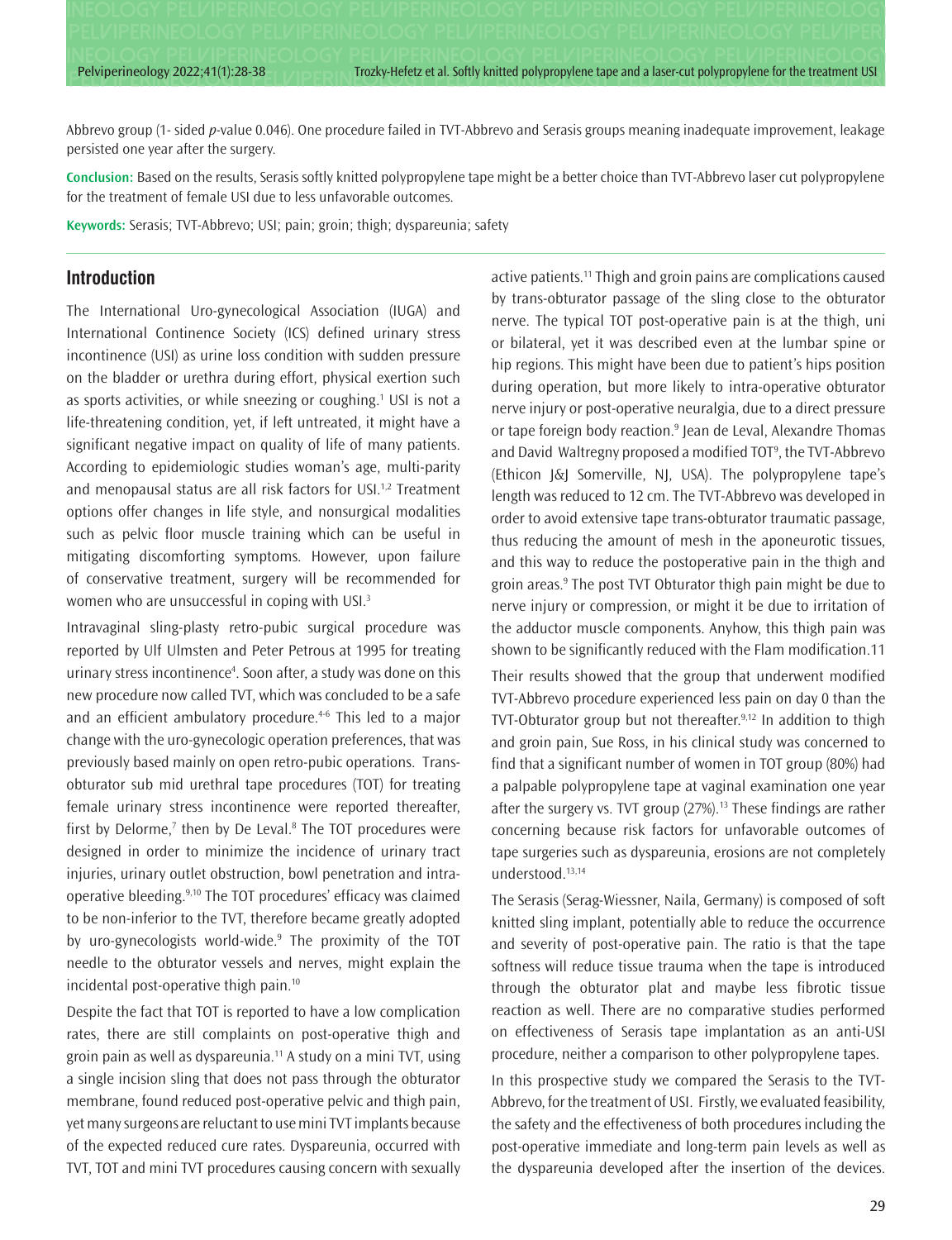Secondly, we evaluated differences in the ability to palpate the Serasis and TVT-Abbrevo tapes and possibly produce local pain at vaginal examination in both groups one-year post surgery. We focused our attention on rigidity of the Serasis tape, a soft knitted sling, versus the common polypropylene tape, which is provided with the TVT-Abbrevo. Previous studies showed that the TVT-Abbrevo caused less immediate post-operative thigh and groin pain. There was no pain found in the long term.<sup>12,15</sup> This current study hypothesis is that being gently knitted, the Serasis tape, would be superior to the TVT-Abbrevo tape, in terms of post-operative pain levels and severity. We think that Serasis might be an effective solution for the above stated postoperative complications due to its softer monofilament nonabsorbable polypropylene tape.

We presumed that the objective and subjective cure rates may be around 85% in Serasis group and in TVT-Abbrevo group. Early postoperative pain levels, caused probably by operative trauma, will be the same in Serasis and TVT-Abbrevo groups of patients. Finally, the long term post-operative pain levels, dyspareunia and ability to palpate the implanted tape at vaginal examination will be reduced with the Serasis patients' group in comparison to the TVT-Abbrevo groups of patients. The significance of this study is that the effectiveness, immediate and long term post-operative outcomes and vaginal tape palpability and exposure can improve the choice of the tape.

## **MATERIALS AND METHODS**

#### **Study Design**

This is a two arm, prospective and randomized comparative study.

The enrolled patients were given detailed, explanation regarding the study. Patients signed an informed consent and got randomized onto one of the two study groups, to have either Serasis or TVT-Abbrevo.

The operations were performed under general anesthesia and the patients were discharged 8 hours after surgery.

The operations were performed according with previously medially deviated trans-obturator needle passage. The TVT-Obturator Flam which is a medial deviation of the de-Leval surgical needle pass. The needle is inserted perpendicularly through the medial section of the structures.<sup>15</sup>

Data such as history of health was extracted from patient's medical folders that were created by the researchers for this particular study, collected on interviews by using three questionnaires [Pain Questionnaire (Pain Q), Urinary Distress Inventory - Short Form (UDI-6), Incontinence Impact Questionnaire - Short Form (IIQ-7)] and physical exams.

Validation of the urogenital distress inventory (UDI‐6) and incontinence impact questionnaire (IIQ‐7) standardized questionnaires that are composed of multiple-choice questions ordered based on the severity of the condition. For example, UDI 6- Frequent urination? 0- not at all, 1- a little bit, 2- moderately, 3- greatly.

Chronbach's Alpha was calculated 1 month and 3 months after the surgery for both questionnaires. UDI-6=0.628, IIQ-7=0.802 and UDI-6=0.535 and IIQ-7=0.879. Pain questionnaire was written by the researchers. Chronbach's Alpha was calculated for pain questionnaire before release from the hospital 0.734 and after the release 0.665.

Study's detailed steps:

estimate blood loss (cc).

Pre-operation: interview + physical exam + (Pain Q, UDI-6, IIQ-7). Intra-operative estimate of feasibility and safety: needle passage ease and adjustment using (modified visual analog scale (VAS) system: 0- not at all, 1- slightly, 2- moderately, 3- greatly),

Before discharge from the hospital: chart data download, interview + physical exam+ pain questionnaire.

Early postoperative follow up: interview and a pain questionnaire by telephone on the  $1<sup>st</sup>$  post-operative day.

1 month follow up: interview + physical exam + Pain Q, UDI-6, IIQ-7 questionnaires, palpability score was determined at physical exam.

3 months follow up: interviewed by telephone + Pain Q, UDI-6, IIQ-7 questionnaires

12 months follow up: interview + Pain Q, UDI-6, IIQ-7 questionnaires, physical exam including objective palpability score determination.

Data was collected, reviewed and investigated by the researchers.

#### **Subjects**

**Inclusion criteria:** Women suffering from urinary incontinence during physical exertion proved by clinical examination such as supine cough stress test. This study enrolled 99 patients, 52 women to TVT-Abbrevo group and 47 to the Serasis group. Sample size was calculated according to the difference in pain levels between women in TVT-Abbreveo and Sersis groups. The difference of 50% in pain levels between the two groups was considered as a significant difference (for example,  $1.2\pm 2$  on 0 to 3 scale,  $3 = \text{great pain}$ .<sup>15</sup> Based on the Independent sample t-test, 2-sided hypothesis, 5% significance for approximately 40 patients in each group, the power is 96%. With intention to use a parametric test as Mann–Whitney according to the A.R.E rule, it is required at least 46 patients in each group to achieve the same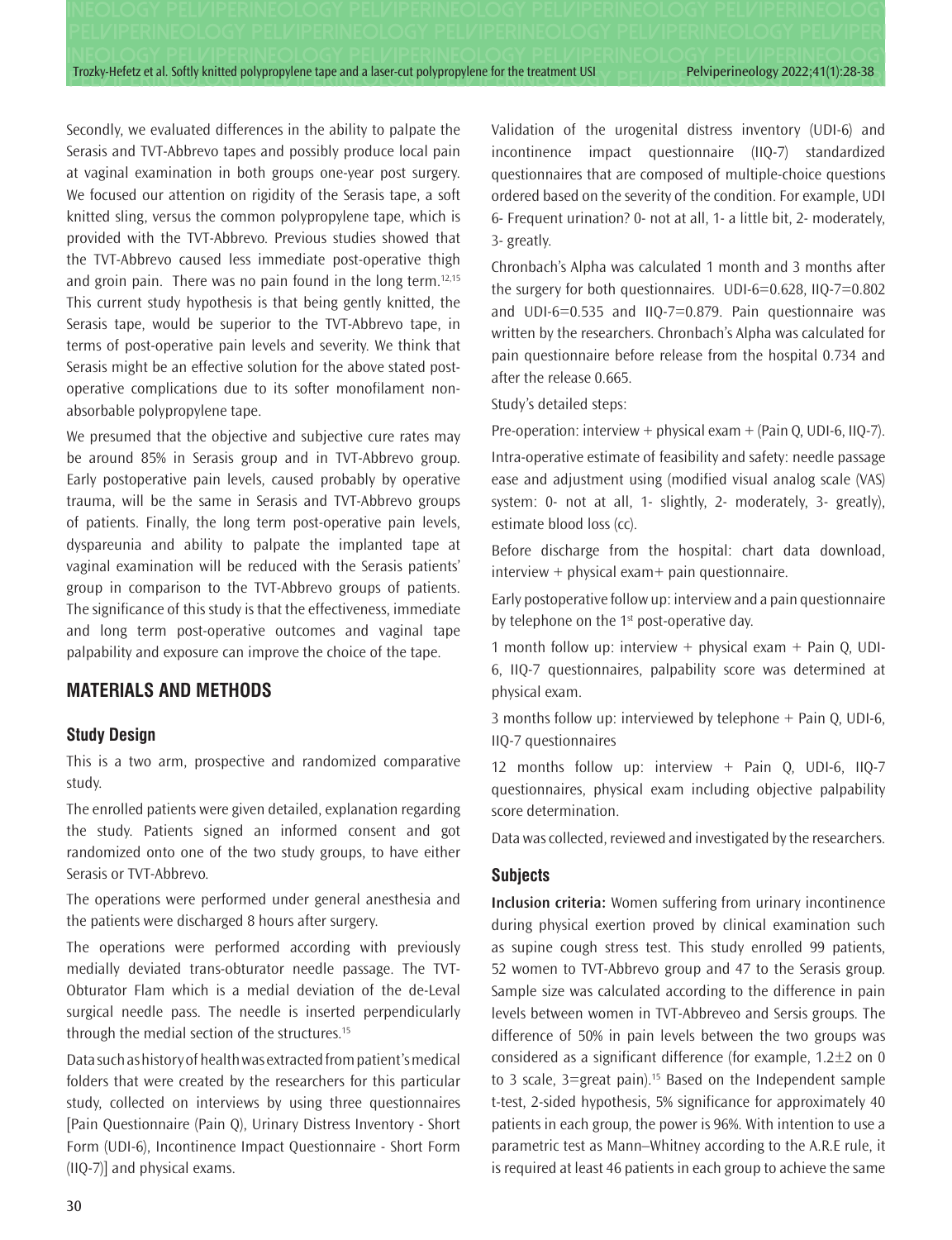Pelviperineology 2022;41(1):28-38 Trocky-Hefetz et al. Softly knitted polypropylene tape and a laser-cut polypropylene for the treatment USI

power of 96%. The sample size analysis was calculated with the IBM SamplePower software (Endicott, New York, United States), version 1.2.

#### **The exclusion criterion:**

Women younger than 30 and older than 80 years old.

Women who had previous surgical procedures involving the pelvic floor, either for the treatment of USI or for pelvic organ prolapse (POP).

Women who suffered from advanced POP [POP-Quantification System (POP-Q) stage more than 2].

Patients who had absent or incomplete medical records regarding their history of health.

Women who refused to participate with the study.

Women who were not able to give informed consent or participate with this randomized research study for any other reason.

#### **Variables**

Demographic data was collected such as age, background illness, etc.

**Preoperative/intraoperative/postoperative data collection:** medical records created by the researchers for this particular study which included health background, demographic data and personal information such as contact numbers, and other relevant information. Questionnaires on quality of life (IIQ-7), urogenital distress (UDI-6) and sexual functioning, surgical procedure that was undertaken, clinical postoperative analysis, pain levels and other intra and post-operative complications were evaluated using VAS.

Pain location, severity, onset and duration were determined at thorough examination by the main researcher. The ability to identify the implant upon digital vaginal palpation (VAS)-zero "not at all" palpable and three "greatly/very" palpable.

The primary outcome measures were the cure or failure of the operation, as well as any adverse effects such as dyspareunia or pain. This was based upon interview and questionnaires. The second outcome measure was the ability to palpate on the polypropylene tape at vaginal examination.

### **Statistical Analysis**

Quantitative data is presented using mean and standard deviation, median and ranges, while qualitative data is presented using frequencies and percentages. Comparison of quantity data between the groups was examined by comparisons tests: Independent sample t-test or Mann– Whitney U test (if the normality assumption was violated). Qualitative data was compared among/between groups using chi-square test or Fisher's exact test (if expectancy <5). Changes over time were examined. Quantity data was compared by Wilcoxon signed ranks test, as appropriate. Ordinal data was compared by Freidman test (comparison test of a rank variable between different time points. Sometimes it is also used for the purpose of comparing quantitative data between different time points when the assumptions that are required for parameter tests in this case do not exist.) or Wilcoxon signed ranks test.

**Estimation of feasibility and safety of the procedures:** blood loss (cc)-estimated clinically by the main surgeon based on his experience and judgment, needle passage ease  $(VAS) - 0$  to 3. Zero meaning "not at all" difficult and three meaning "greatly/ very" difficult was estimated by the main surgeon based on experience of how much force needed to be applied in order to pass a needle through the tissue.

**Estimation of pain level at:** intercourse, vaginal examination, and of constant pelvic, thigh and groin pain follow up 1 month, 3 months and 12 months after the surgery (VAS).

**Estimation of tape palpability:** 1 month and 12 months using (VAS).

**Estimation of cure rate:** cure-no leakage at all, failureinadequate improvement, leakage remained one year after the surgery. Recurrence; completely dry, based on questionnaires; physical exams.

#### **Ethical Aspects**

Following the protocol for performing clinical human research, this MD Thesis was approved by board of Helsinki on 03.02.2016 and extended on 23.07.2017, 0141-15-NHR. NIH registration code: NCT02867748.

## **RESULTS**

A total of 99 women were recruited to the study. Forty-eight women were lost during the 12 months follow up due to personal issues such as new personal or family member's health problems, changing home location and not being able to make to the doctor's office, lack of commitment to the study. Eight out of 51 women left were interviewed by phone only at 12 months follow up and did not visit at doctor's office. Forty-three women completed 12 months follow up including visits at physician's office.

Ninety-nine women were randomly assigned into two groups. Fifty-two women in TVT-Abbrevo group and Forty-seven in Serasis group. Data based on demographic information showed no significant difference between the two groups (*p*>0.05) (Table 1).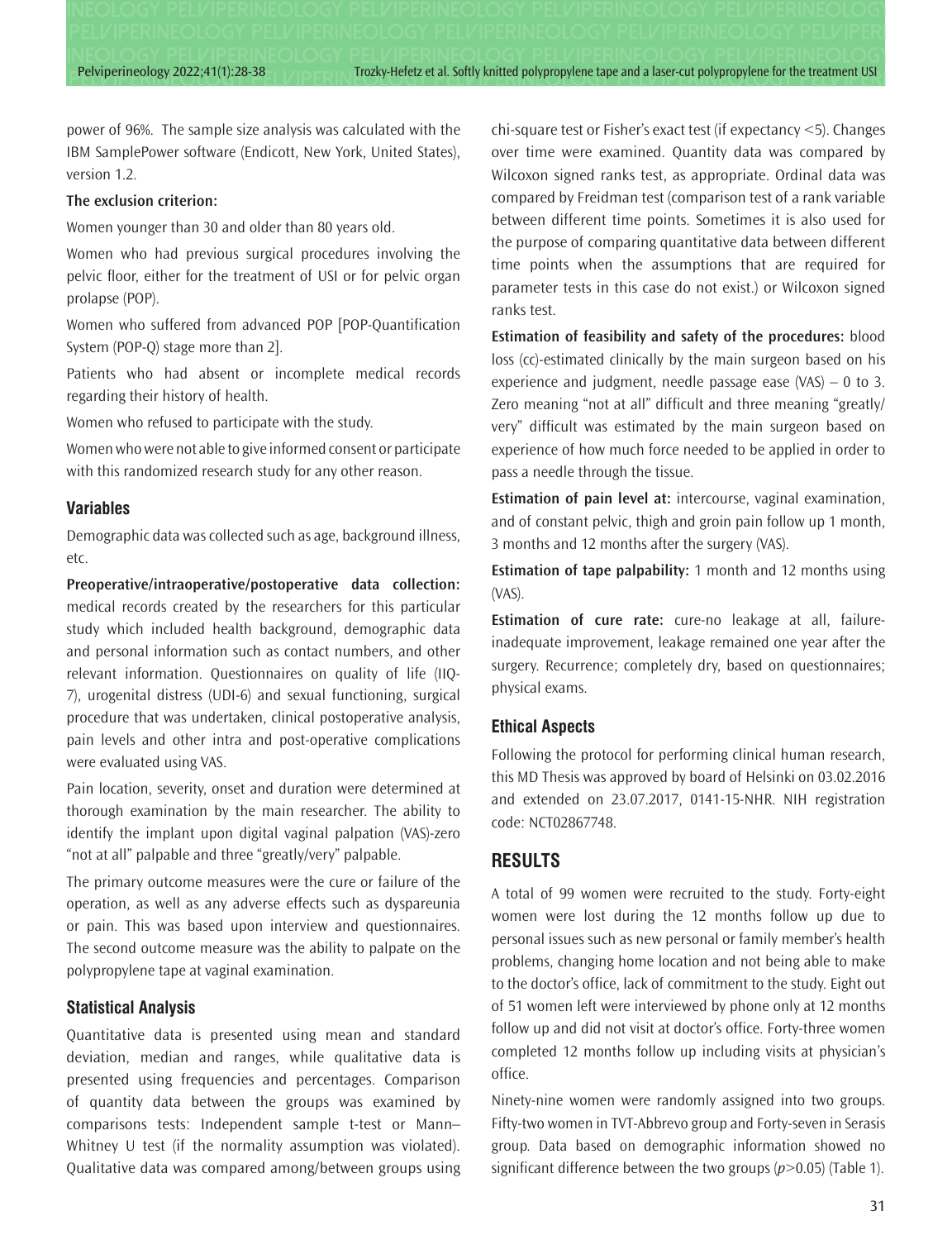| <b>Table 1. Preoperative information</b> |                   |                            |                            |                                |  |  |  |  |  |  |
|------------------------------------------|-------------------|----------------------------|----------------------------|--------------------------------|--|--|--|--|--|--|
| Demographic data                         |                   | <b>TVT-ABB</b><br>$(n=52)$ | <b>Serasis</b><br>$(n=47)$ | <i>p</i> -value<br>$(2-sided)$ |  |  |  |  |  |  |
| Age                                      | Mean<br>(SD)      | 54.8<br>(13.7)             | 51.7<br>(10.1)             | $0.178*$                       |  |  |  |  |  |  |
| BMI                                      | Mean<br>(SD)      | 27.7<br>(3.07)             | 26.8<br>(2.8)              | $0.106*$                       |  |  |  |  |  |  |
| Duration<br>of urinary<br>incontinence   | Median<br>(range) | 2<br>$(0.16 - 30)$         | 2<br>$(0.16 - 15)$         | $0.979**$                      |  |  |  |  |  |  |
| Parity                                   | median<br>(range) | 3<br>(1–6)                 | 3                          | $0.901**$                      |  |  |  |  |  |  |

\*Independent Sample T-test; \*\*Mann–Whitney U test; TVT: tension free vaginal tape; ABB: Abbrevo; BMI: Body Mass Index; SD: standard deviation; n: number

Data collected for blood loss during surgery, difficulty passing a needle during surgical procedures, and additional necessary procedures such as anterior and posterior colporraphy showed no difference between the two groups (*p*>0.05) (Table 2). Blood loss category during surgery showed significant difference between the groups for 1 tailed *p*-value calculation  $(p=0.042)$ but not for 2-tailed.

Based on a raw data we noticed that passing a needle in the Serasis group appeared to be more difficult than in TVT-Abbrevo group. It got "2"-moderate as opposed to "0"-not difficult at all as defined in methods section.

On a visit to physician's office before the surgery, physical examination was performed to estimate the degree of incontinence, posterior, anterior and uterine prolapses (meaning the degree of uterine complete/incomplete descend into the vaginal cavity). Patients were followed for one year after the surgery and physical examination was performed and recorded using VAS grading system at  $1<sup>st</sup>$ ,  $3<sup>rd</sup>$  and  $12<sup>th</sup>$  months as mentioned before. Percentage of improved cases was calculated and compared between TVT-Abbrevo and Serasis groups. Improvement is considered a reduction by one in the grading system (Table 3). Friedman test was used to show significant statistical improvement (*p*-value <0.001) over time for each group with an exception of few cases. Urinary stress incontinence category score was" 2"– moderate on a grading scale 12 months after the surgery for few patients in both groups. Finally, Fisher's exact test and Pearson chi square test were used to calculate pvalue which showed no significant difference between the two groups.

Pain questionnaire was administered before and after discharge from the hospital, 1, 3 and 12 months after the surgery (Tables 4a-g). The following data shows total number of patients and their pain scale choices based on VAS grading system. There was no significant difference in pain levels between the two groups based on calculated Pearson chi-square, Mann-Whitney U test and Fisher's exact test (*p*-value> 0.05). Friedman test was calculated for each group and showed significant statistical improvement overtime in pain scale (*p*-value<0.05).

Palpation of TVT-Abbrevo and Serasis tapes on physical exam were performed at doctor's office at the discharge from the hospital, and then during follow up visits at 1 month and 12 months. Improvement in palpation showed reduction by one in the grading system (VAS). Friedman test was used to show significant

| <b>Variables</b>                            |                           | <b>TVT-ABB</b><br>$(n=52)$ | <b>Serasis</b><br>$(n=47)$ | <i>p</i> -value                          |  |  |  |
|---------------------------------------------|---------------------------|----------------------------|----------------------------|------------------------------------------|--|--|--|
| Blood loss (cc)                             | Median<br>(range)         | 47.5<br>$(10 - 180)$       | 40<br>$(10 - 160)$         | 0.092 (2-sided)**<br>$0.046$ (1-sided)** |  |  |  |
|                                             | $\theta$                  | 10 (19.2%)                 | 13 (27.7%)                 |                                          |  |  |  |
| Difficulty passing a needle<br>(VAS system) |                           | 42 (80.8%)                 | 23 (48.9%)                 | $0.29**$                                 |  |  |  |
|                                             | 2                         | $0(0.0\%)$                 | 11 (23.4%)                 |                                          |  |  |  |
|                                             |                           |                            |                            |                                          |  |  |  |
|                                             | Without additional        | 22 (42.3%)                 | 20 (42.6%)                 |                                          |  |  |  |
|                                             | Procedures                | $\overline{\phantom{a}}$   |                            |                                          |  |  |  |
| Additional procedures                       | Posterior<br>colporrhaphy | $1(1.9\%)$                 | $0(0.0\%)$                 | $1.00***$                                |  |  |  |
|                                             | Anterior and<br>posterior | 29 (55.8%)                 | 27 (57.4%)                 |                                          |  |  |  |
|                                             | colporrhaphy              | $\overline{\phantom{a}}$   | $\overline{\phantom{a}}$   |                                          |  |  |  |

\*\*Mann–Whitney U test; \*\*\*Fisher's exact test; TVT: tension free vaginal tape; ABB: abbrevo; VAS: Visual Analogue Scale; n: number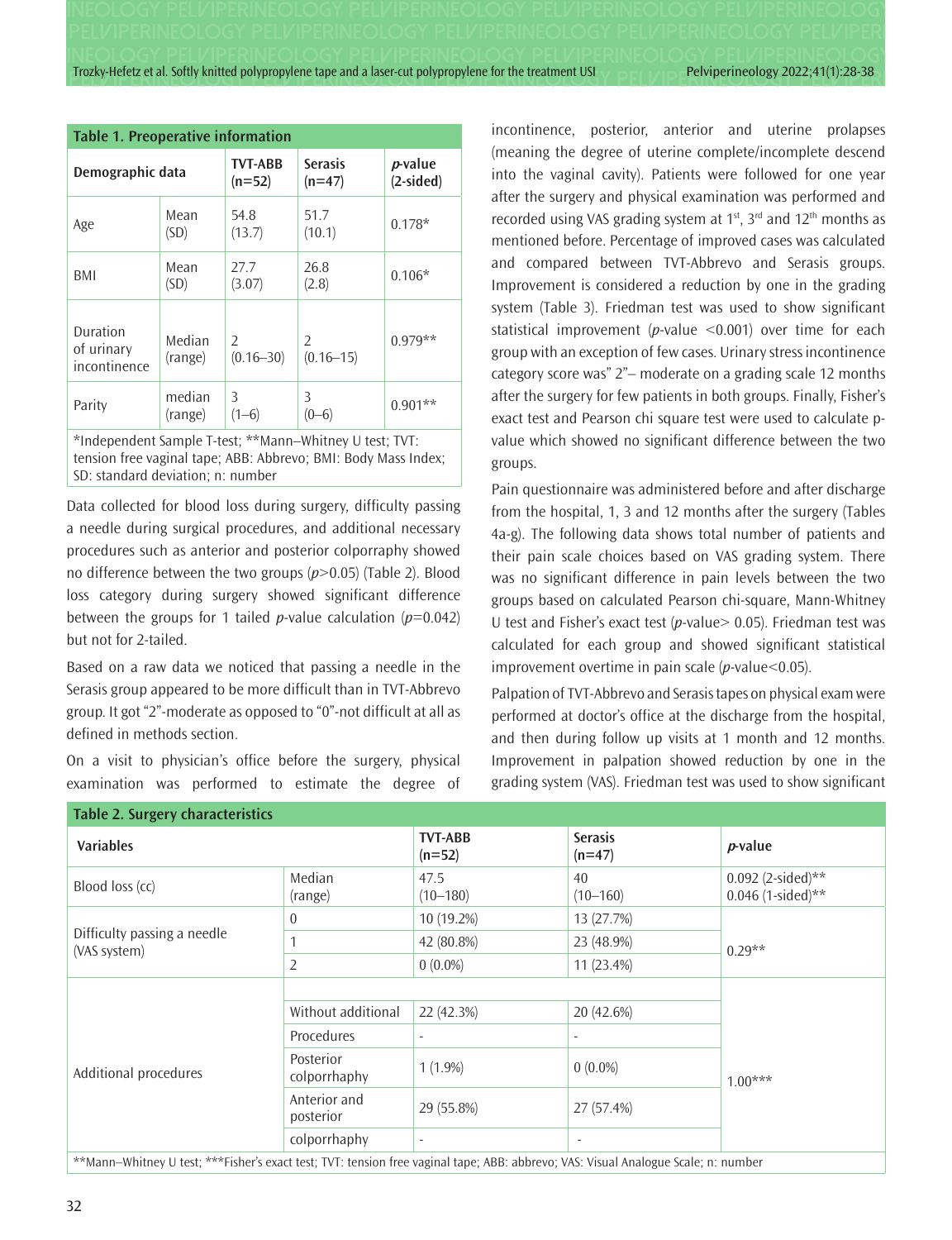Pelviperineology 2022;41(1):28-38 TROZKY-Hefetz et al. Softly knitted polypropylene tape and a laser-cut polypropylene for the treatment USI

improvement in palpation for each group over the year (*p*-value <0.001). Based on Mann–Whitney U test (*p*-value >0.05) there was no significant difference between the two groups. In TVT-Abbrevo group at 12 months physical exam two patients received higher palpation scores as opposed to Serasis group (Table 5).

In order to estimate the degree of improvement of USI and quality of life as defined in the methods section for each group, the mean was calculated for each questionnaire, UDI-6 and IIQ-7. A decrease in mean (answers for each question in the questionnaire summed and mean calculated), at one and three months is shown in (Table 6) indicating improvement. A slight increase in mean is seen at 12 months, which was due to the fact that few patients suffered from urinary urgency at the time of filling out UDI-6 and IIQ-7 standardized questionnaires. Patients presenting with urinary urgency were further evaluated before choosing a proper treatment. Based on patient's condition treatment consisted either of antibiotic drugs for UTI, anticholinergic drugs for overactive bladder, or other behavioral strategies until resolution of urinary incontinence symptoms. *P*-value is showed in (Table 7).

Questionnaires comparison by timeline for TVT-Abbrevo and Serasis groups showed that there was a significant improvement in USI cure rate and overall quality of life 12 months after the surgery for each group. Answers for each question in the questionnaires UDI-6, IIQ-7 were summed, results summarized, and *p*-value was calculated.

|                                |                | <b>Timeline</b> |                |                |                |                |                |                |                |
|--------------------------------|----------------|-----------------|----------------|----------------|----------------|----------------|----------------|----------------|----------------|
|                                |                | 0               |                | 1              |                | 3              |                | 12             |                |
| Variable                       | Score          | <b>TVT-ABB</b>  | <b>Serasis</b> | <b>TVT-ABB</b> | <b>Serasis</b> | <b>TVT-ABB</b> | <b>Serasis</b> | <b>TVT-ABB</b> | <b>Serasis</b> |
|                                | $\overline{0}$ | $0(0.0\%)$      | $0(0.0\%)$     | 52 (100%)      | 46 (97.9%)     | 52 (100%)      | 47 (100%)      | 16 (88.9%)     | 24 (96.0%)     |
|                                | 1              | $0(0.0\%)$      | $0(0.0\%)$     | $0(0.0\%)$     | $1(2.1\%)$     | $0(0.0\%)$     | $0(0.0\%)$     | $1(5.6\%)$     | $0(0.0\%)$     |
| Urinary stress<br>incontinence | $\overline{2}$ | $0(0.0\%)$      | $0(0.0\%)$     | $0(0.0\%)$     | $0(0.0\%)$     | $0(0.0\%)$     | $0(0.0\%)$     | $1(5.6\%)$     | $1(4.0\%)$     |
|                                | 3              | 52 (100%)       | 47 (100%)      | $0(0.0\%)$     | $0(0.0\%)$     | $0(0.0\%)$     | $0(0.0\%)$     | $0(0.0\%)$     | $0(0.0\%)$     |
|                                | $\overline{0}$ | 20 (38.5%)      | 13 (27.7%)     | 51 (98.1%)     | 44 (93.6%)     | 51 (98.1%)     | 47 (100%)      | 17 (94.4%)     | 25 (100%)      |
|                                | 1              | $3(5.8\%)$      | 7 (14.9%)      | $1(1.9\%)$     | $3(6.4\%)$     | $1(1.9\%)$     | $0(0.0\%)$     | $1(5.6\%)$     | $0(0.0\%)$     |
| Anterior prolapse              | 2              | 24 (46.2%)      | 24 (51.1%)     | $0(0.0\%)$     | $0(0.0\%)$     | $0(0.0\%)$     | $0(0.0\%)$     | $0(0.0\%)$     | $0(0.0\%)$     |
|                                | 3              | $5(9.6\%)$      | $3(6.4\%)$     | $0(0.0\%)$     | $0(0.0\%)$     | $0(0.0\%)$     | $0(0.0\%)$     | $0(0.0\%)$     | $0(0.0\%)$     |
|                                | $\overline{0}$ | 19 (36.5%)      | 14 (29.8%)     | 51 (98.1%)     | 44 (93.6%)     | 51 (98.1%)     | 47 (100%)      | 18 (100%)      | 25 (100%)      |
|                                | 1              | $3(5.8\%)$      | $9(19.1\%)$    | $1(1.9\%)$     | $3(6.4\%)$     | $1(1.9\%)$     | $0(0.0\%)$     | $0(0.0\%)$     | $0(0.0\%)$     |
| Posterior prolapse             | $\overline{2}$ | 26 (50.0%)      | 21 (44.7%)     | $0(0.0\%)$     | $0(0.0\%)$     | $0(0.0\%)$     | $0(0.0\%)$     | $0(0.0\%)$     | $0(0.0\%)$     |
|                                | 3              | 4(7.7%)         | $3(6.4\%)$     | $0(0.0\%)$     | $0(0.0\%)$     | $0(0.0\%)$     | $0(0.0\%)$     | $0(0.0\%)$     | $0(0.0\%)$     |
|                                | $\overline{0}$ | 37 (71.2%)      | 30 (63.8%)     | 49 (94.2%)     | 40 (85.1%)     | 52(100%)       | 47 (100%)      | 18(100%)       | 25 (100%)      |
|                                | 1              | 14 (26.9%)      | 17 (36.2%)     | $3(5.8\%)$     | 7 (14.9%)      | $0(0.0\%)$     | $0(0.0\%)$     | $0(0.0\%)$     | $0(0.0\%)$     |
| Uterine prolapse               | $\overline{2}$ | $0(0.0\%)$      | $0(0.0\%)$     | $0(0.0\%)$     | $0(0.0\%)$     | $0(0.0\%)$     | $0(0.0\%)$     | $0(0.0\%)$     | $0(0.0\%)$     |
|                                | 3              | $1(1.9\%)$      | $0(0.0\%)$     | $0(0.0\%)$     | $0(0.0\%)$     | $0(0.0\%)$     | $0(0.0\%)$     | $0(0.0\%)$     | $0(0.0\%)$     |

| Table 4a. Groin pain                         |                |              |                |            |             |             |            |            |  |
|----------------------------------------------|----------------|--------------|----------------|------------|-------------|-------------|------------|------------|--|
|                                              | <b>TVT-ABB</b> |              | <b>Serasis</b> |            |             |             |            |            |  |
| Pain scale                                   | $\bf{0}$       | 1            | 2              | 3          | $\bf{0}$    | 1           | 2          | 3          |  |
| Before release from the hospital             | 39 (75.0%)     | $10(19.2\%)$ | $3(5.8\%)$     | $0(0.0\%)$ | 39 (83.0%)  | $7(14.9\%)$ | $1(2.1\%)$ | $0(0.0\%)$ |  |
| After release from the hospital              | 47 (90.4%)     | $5(9.6\%)$   | $0(0.0\%)$     | $0(0.0\%)$ | 45 (95.7%)  | $2(4.3\%)$  | $0(0.0\%)$ | $0(0.0\%)$ |  |
| 1 month follow-up                            | 52 (100.0%)    | $0(0.0\%)$   | $0(0.0\%)$     | $0(0.0\%)$ | 47 (100.0%) | $0(0.0\%)$  | $0(0.0\%)$ | $0(0.0\%)$ |  |
| 3 months follow-up                           | 52 (100.0%)    | $0(0.0\%)$   | $0(0.0\%)$     | $0(0.0\%)$ | 47 (100.0%) | $0(0.0\%)$  | $0(0.0\%)$ | $0(0.0\%)$ |  |
| 12 months follow-up                          | 22 (95.7%)     | $1(4.3\%)$   | $0(0.0\%)$     | $0(0.0\%)$ | 27 (96.4%)  | $0(0.0\%)$  | $0(0.0\%)$ | $1(3.6\%)$ |  |
| TVT: tension free vaginal tape; ABB: abbrevo |                |              |                |            |             |             |            |            |  |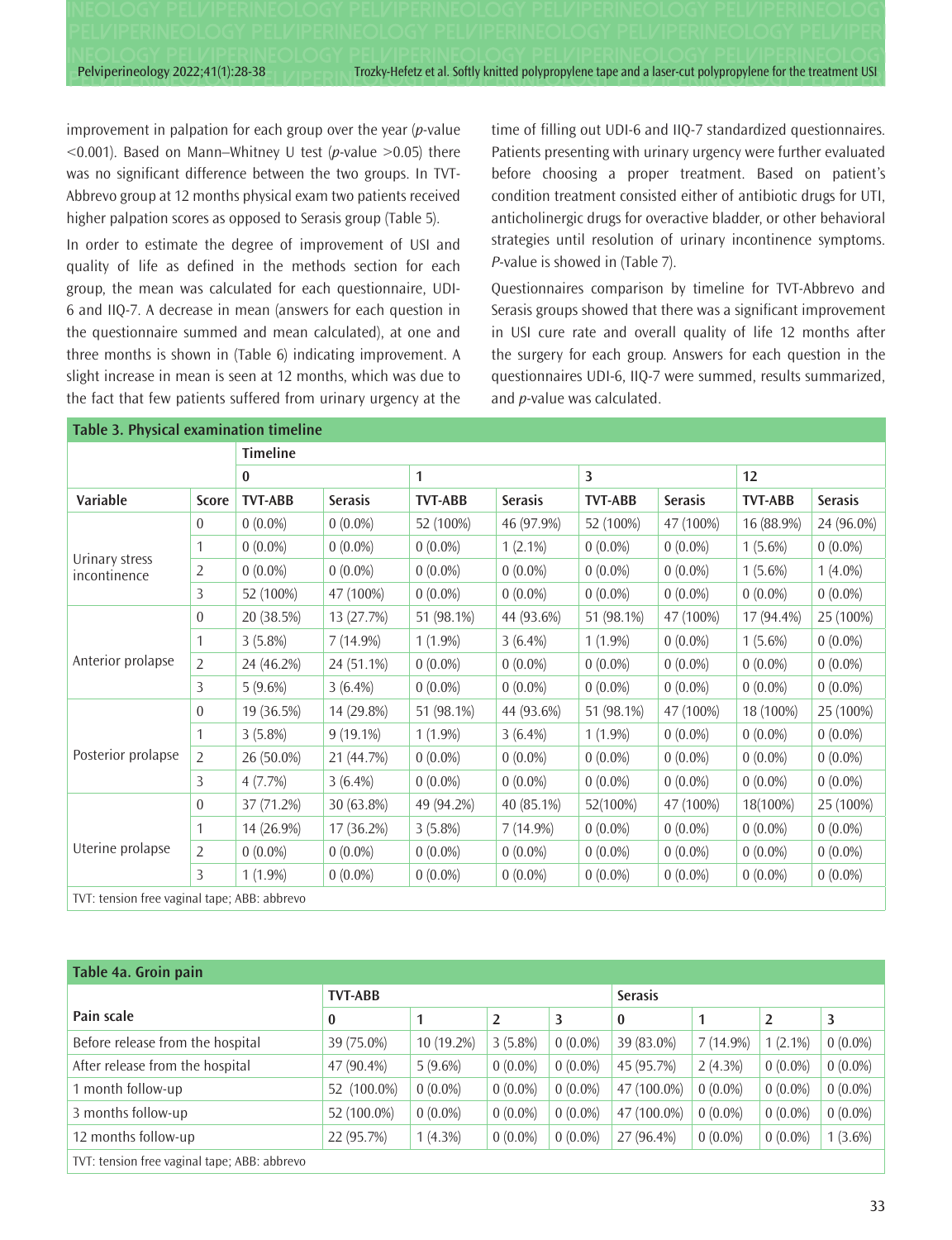| Table 4b. Vaginal pain at intercourse        |                          |                          |                          |                          |                          |                          |                          |                          |  |
|----------------------------------------------|--------------------------|--------------------------|--------------------------|--------------------------|--------------------------|--------------------------|--------------------------|--------------------------|--|
|                                              | <b>TVT-ABB</b>           |                          |                          |                          | <b>Serasis</b>           |                          |                          |                          |  |
| Pain scale                                   | $\bf{0}$                 | 1                        | 2                        | 3                        | 0                        | 1                        | 2                        | 3                        |  |
| Before release from the hospital             | $\overline{\phantom{a}}$ | $\overline{\phantom{a}}$ | $\overline{\phantom{a}}$ |                          | $\overline{\phantom{0}}$ |                          | $\overline{\phantom{a}}$ | $\overline{\phantom{a}}$ |  |
| After release from the hospital              | $\overline{\phantom{a}}$ |                          | $\overline{\phantom{a}}$ | $\overline{\phantom{a}}$ | $\overline{\phantom{0}}$ | $\overline{\phantom{a}}$ | $\overline{\phantom{a}}$ | $\overline{\phantom{a}}$ |  |
| 1 month follow-up                            | 50 (98.0%)               | $1(2.0\%)$               | $0(0.0\%)$               | $0(0.0\%)$               | 44 (95.7%)               | 2(4.3%)                  | $0(0.0\%)$               | $0(0.0\%)$               |  |
| 3 months follow-up                           | 51 (100%)                | $0(0.0\%)$               | $0(0.0\%)$               | $0(0.0\%)$               | 47 (100%)                | $0(0.0\%)$               | $0(0.0\%)$               | $0(0.0\%)$               |  |
| 12 months follow-up                          | 22 (95.7%)               | $0(0.0\%)$               | $1(4.3\%)$               | $0(0.0\%)$               | 27 (96.4%)               | $0(0.0\%)$               | $0(0.0\%)$               | $1(3.6\%)$               |  |
| TVT: tension free vaginal tape; ABB: abbrevo |                          |                          |                          |                          |                          |                          |                          |                          |  |

| Table 4c. Vaginal pain                       |                |            |            |            |                |            |                |            |  |
|----------------------------------------------|----------------|------------|------------|------------|----------------|------------|----------------|------------|--|
|                                              | <b>TVT-ABB</b> |            |            |            | <b>Serasis</b> |            |                |            |  |
| Pain scale                                   | $\bf{0}$       |            |            | 3          | $\bf{0}$       |            | $\overline{2}$ | 3          |  |
| Before release from the hospital             | $8(15.4\%)$    | 31 (59.6%) | 13 (25.0%) | $0(0.0\%)$ | $7(14.9\%)$    | 32 (68.1%) | 8 (17.0%)      | $0(0.0\%)$ |  |
| After release from the hospital              | 20 (38.5%)     | 27 (51.9%) | $5(9.6\%)$ | $0(0.0\%)$ | 26 (55.3%)     | 19 (40.4%) | $2(4.3\%)$     | $0(0.0\%)$ |  |
| 1 month follow-up                            | 51 (98.1%)     | $1(1.9\%)$ | $0(0.0\%)$ | $0(0.0\%)$ | 47 (100%)      | $0(0.0\%)$ | $0(0.0\%)$     | $0(0.0\%)$ |  |
| 3 months follow-up                           | 52 (100%)      | $0(0.0\%)$ | $0(0.0\%)$ | $0(0.0\%)$ | 47 (100%)      | $0(0.0\%)$ | $0(0.0\%)$     | $0(0.0\%)$ |  |
| 12 months follow-up                          | 23 (100%)      | $0(0.0\%)$ | $0(0.0\%)$ | $0(0.0\%)$ | 27 (96.4%)     | $0(0.0\%)$ | $0(0.0\%)$     | $1(3.6\%)$ |  |
| TVT: tension free vaginal tape; ABB: abbrevo |                |            |            |            |                |            |                |            |  |

| Table 4d. Pelvis pain                        |                |            |            |                |            |             |                |            |  |  |
|----------------------------------------------|----------------|------------|------------|----------------|------------|-------------|----------------|------------|--|--|
|                                              | <b>TVT-ABB</b> |            |            | <b>Serasis</b> |            |             |                |            |  |  |
| Pain scale                                   | $\bf{0}$       |            | 2          | 3              | $\bf{0}$   |             | $\overline{2}$ | 3          |  |  |
| Before release from the hospital             | 24 (46.2%)     | 20 (38.5%) | 8 (15.4%)  | $0(0.0\%)$     | 21 (44.7%) | 22 (46.8%)  | $4(8.5\%)$     | $0(0.0\%)$ |  |  |
| After release from the hospital              | 36 (69.2%)     | 13 (25.0%) | $3(5.8\%)$ | $0(0.0\%)$     | 36 (76.6%) | $9(19.1\%)$ | $0(0.0\%)$     | $0(0.0\%)$ |  |  |
| 1 month follow-up                            | 52 (100%)      | $0(0.0\%)$ | $0(0.0\%)$ | $0(0.0\%)$     | 46 (97.9%) | $0(0.0\%)$  | $1(2.1\%)$     | $0(0.0\%)$ |  |  |
| 3 months follow-up                           | 52 (100%)      | $0(0.0\%)$ | $0(0.0\%)$ | $0(0.0\%)$     | 45 (95.7%) | $1(2.1\%)$  | $1(2.1\%)$     | $0(0.0\%)$ |  |  |
| 12 months follow-up                          | 23 (100%)      | $0(0.0\%)$ | $0(0.0\%)$ | $0(0.0\%)$     | 28 (100%)  | $0(0.0\%)$  | $0(0.0\%)$     | $0(0.0\%)$ |  |  |
| TVT: tension free vaginal tape; ABB: abbrevo |                |            |            |                |            |             |                |            |  |  |

| Table 4e. Thigh pain                         |                |              |                |            |            |            |                |            |  |
|----------------------------------------------|----------------|--------------|----------------|------------|------------|------------|----------------|------------|--|
|                                              | <b>TVT-ABB</b> |              | <b>Serasis</b> |            |            |            |                |            |  |
| Pain scale                                   | $\bf{0}$       | 1            | $\overline{2}$ | 3          | $\bf{0}$   |            | $\overline{2}$ | 3          |  |
| Before release from the hospital             | 37 (71.2%)     | 9(17.3%)     | 6(11.5%)       | $0(0.0\%)$ | 34 (72.3%) | 12(25.5%)  | $1(2.1\%)$     | $0(0.0\%)$ |  |
| After release from the hospital              | 40 (76.9%)     | $12(23.1\%)$ | $0(0.0\%)$     | $0(0.0\%)$ | 41 (87.2%) | 6(12.8%)   | $0(0.0\%)$     | $0(0.0\%)$ |  |
| I month follow up                            | 52 (100%)      | $0(0.0\%)$   | $0(0.0\%)$     | $0(0.0\%)$ | 46 (97.9%) | $1(2.1\%)$ | $0(0.0\%)$     | $0(0.0\%)$ |  |
| 3 months follow up                           | 52 (100%)      | $0(0.0\%)$   | $0(0.0\%)$     | $0(0.0\%)$ | 46 (97.9%) | $1(2.1\%)$ | $0(0.0\%)$     | $0(0.0\%)$ |  |
| 12 months follow up                          | 23 (100%)      | $0(0.0\%)$   | $0(0.0\%)$     | $0(0.0\%)$ | 27 (96.4%) | $1(2.1\%)$ | $0(0.0\%)$     | $0(0.0\%)$ |  |
| TVT: tension free vaginal tape; ABB: abbrevo |                |              |                |            |            |            |                |            |  |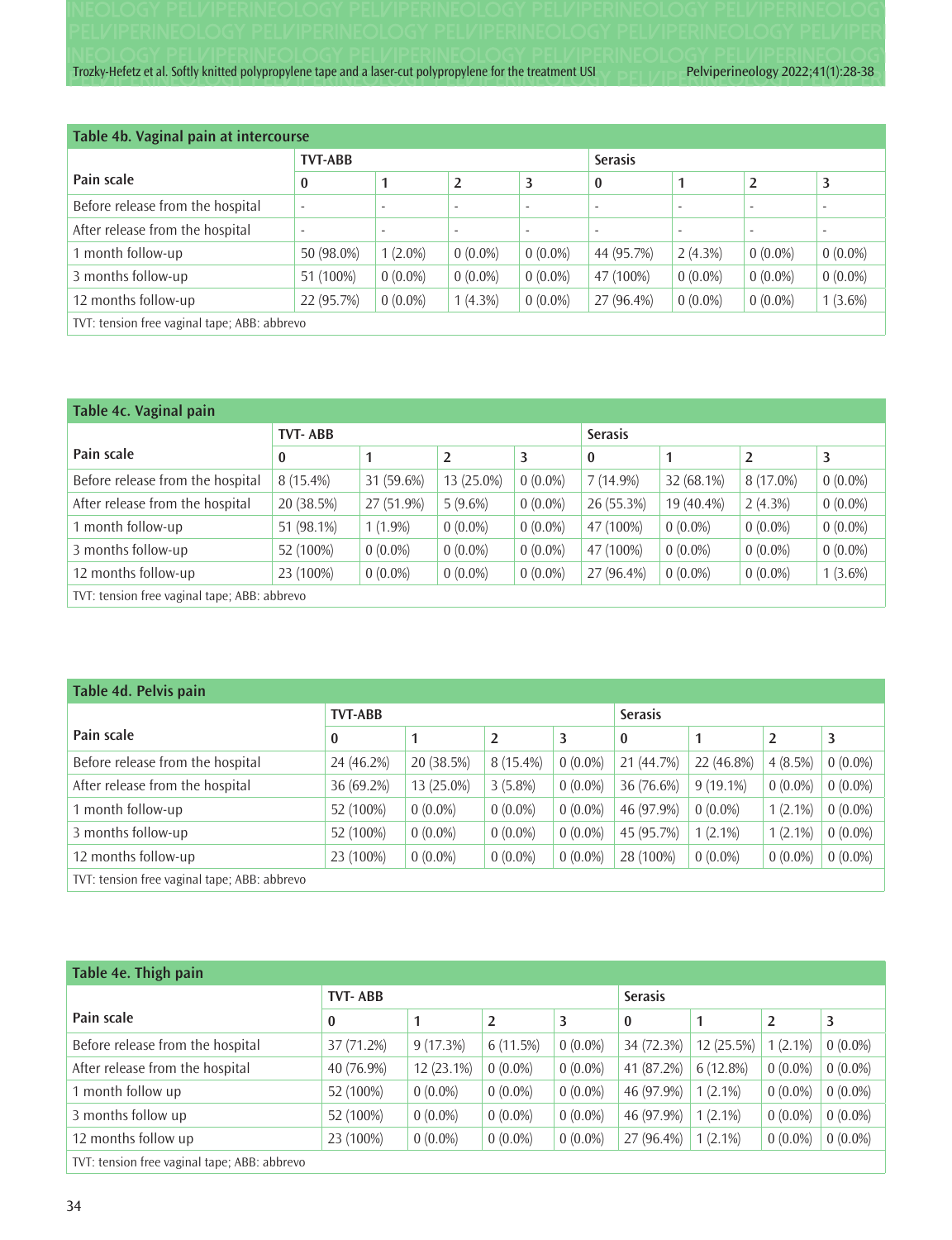Pelviperineology 2022;41(1):28-38 Trozky-Hefetz et al. Softly knitted polypropylene tape and a laser-cut polypropylene for the treatment USI

| <b>Table 4f. Radiating pain</b>              |                |            |            |            |                |            |            |            |  |  |
|----------------------------------------------|----------------|------------|------------|------------|----------------|------------|------------|------------|--|--|
|                                              | <b>TVT-ABB</b> |            |            |            | <b>Serasis</b> |            |            |            |  |  |
| Pain scale                                   | $\bf{0}$       |            | 2          | 3          | 0              |            | 2          | 3          |  |  |
| Before release from the hospital             | 40 (76.9%)     | 9(17.3%)   | $3(5.8\%)$ | $0(0.0\%)$ | 43 (91.5%)     | $4(8.5\%)$ | $0(0.0\%)$ | $0(0.0\%)$ |  |  |
| After release from the hospital              | 47 (90.4%)     | $5(9.6\%)$ | $0(0.0\%)$ | $0(0.0\%)$ | 44 (93.6%)     | $3(6.4\%)$ | $0(0.0\%)$ | $0(0.0\%)$ |  |  |
| 1 month follow-up                            | 51 (98.1%)     | $0(0.0\%)$ | $1(1.9\%)$ | $0(0.0\%)$ | 47 (100%)      | $0(0.0\%)$ | $0(0.0\%)$ | $0(0.0\%)$ |  |  |
| 3 months follow-up                           | 52 (100%)      | $0(0.0\%)$ | $0(0.0\%)$ | $0(0.0\%)$ | 46 (97.9%)     | $0(0.0\%)$ | $1(2.1\%)$ | $0(0.0\%)$ |  |  |
| 12 months follow-up                          | 23 (100%)      | $0(0.0\%)$ | $0(0.0\%)$ | $0(0.0\%)$ | 28 (100%)      | $0(0.0\%)$ | $0(0.0\%)$ | $0(0.0\%)$ |  |  |
| TVT: tension free vaginal tape; ABB: abbrevo |                |            |            |            |                |            |            |            |  |  |

| Table 4g. Coital pain (partner)              |                          |                          |                          |                          |                          |                          |                          |                          |  |  |
|----------------------------------------------|--------------------------|--------------------------|--------------------------|--------------------------|--------------------------|--------------------------|--------------------------|--------------------------|--|--|
|                                              | <b>TVT-ABB</b>           |                          |                          |                          | <b>Serasis</b>           |                          |                          |                          |  |  |
| Pain scale                                   | $\bf{0}$                 | 1                        | 2                        | 3                        | $\bf{0}$                 |                          | $\overline{2}$           | 3                        |  |  |
| Before release from the hospital             | $\overline{\phantom{a}}$ | $\overline{\phantom{a}}$ | $\overline{\phantom{a}}$ | $\overline{\phantom{a}}$ |                          | $\overline{\phantom{a}}$ | $\overline{\phantom{a}}$ |                          |  |  |
| After release from the hospital              | $\overline{\phantom{a}}$ | $\overline{\phantom{a}}$ | $\overline{\phantom{a}}$ | $\overline{\phantom{a}}$ | $\overline{\phantom{a}}$ | $\overline{\phantom{a}}$ | $\overline{\phantom{0}}$ | $\overline{\phantom{a}}$ |  |  |
| 1 month follow-up                            | 51 (100%)                | $0(0.0\%)$               | $0(0.0\%)$               | $0(0.0\%)$               | 47 (100%)                | $0(0.0\%)$               | $0(0.0\%)$               | $0(0.0\%)$               |  |  |
| 3 months follow-up                           | 51 (100%)                | $0(0.0\%)$               | $0(0.0\%)$               | $0(0.0\%)$               | 47 (100%)                | $0(0.0\%)$               | $0(0.0\%)$               | $0(0.0\%)$               |  |  |
| 12 months follow-up                          | 23 (100%)                | $0(0.0\%)$               | $0(0.0\%)$               | $0(0.0\%)$               | 28 (100%)                | $0(0.0\%)$               | $0(0.0\%)$               | $0(0.0\%)$               |  |  |
| TVT: tension free vaginal tape; ABB: abbrevo |                          |                          |                          |                          |                          |                          |                          |                          |  |  |

## **Table 5. Palpation of a tape on physical exam**

| <b>Palpation score</b>                       |                |            |            |                |            |              |            |            |  |
|----------------------------------------------|----------------|------------|------------|----------------|------------|--------------|------------|------------|--|
|                                              | <b>TVT-ABB</b> |            |            | <b>Serasis</b> |            |              |            |            |  |
| <b>Timeline</b>                              | $\bf{0}$       |            |            |                | $\bf{0}$   |              |            |            |  |
| Before release from the hospital             | $0(0.0\%)$     | $0(0.0\%)$ | $0(0.0\%)$ | 52 (100%)      | $0(0.0\%)$ | $0(0.0\%)$   | $1(2.1\%)$ | 46 (97.9%) |  |
| 1 months follow-up                           | 16 (30.8%)     | 33 (63.5%) | $3(5.8\%)$ | $0(0.0\%)$     | 36 (76.6%) | $11(23.4\%)$ | $0(0.0\%)$ | $0(0.0\%)$ |  |
| 12 months follow-up                          | $11(61.1\%)$   | 5(27.8%)   | $1(5.6\%)$ | $1(5.6\%)$     | 23 (92.0%) | $2(8.0\%)$   | $0(0.0\%)$ | $0(0.0\%)$ |  |
| TVT: tension free vaginal tape; ABB: abbrevo |                |            |            |                |            |              |            |            |  |

| Table 6. Improvement analysis for each group based on UDI-6 and IIQ-7 questionnaires |    |                |           |                |               |    |      |                |                |              |  |  |
|--------------------------------------------------------------------------------------|----|----------------|-----------|----------------|---------------|----|------|----------------|----------------|--------------|--|--|
|                                                                                      |    | <b>TVT-ABB</b> |           |                |               |    |      | <b>Serasis</b> |                |              |  |  |
| Questionnaire                                                                        | n  | Mean           | <b>SD</b> | Median         | Min-max       | n  | Mean | <b>SD</b>      | Median         | Min-max      |  |  |
| UDI-6 before surgery                                                                 | 52 | 0.98           | 0.4       |                | $0.5 - 2.0$   | 47 | 0.84 | 0.31           | 0.83           | $0.5 - 1.67$ |  |  |
| UDI-6 1 month follow-up                                                              | 52 | 0.18           | 0.2       | $\Omega$       | $0 - 0.67$    | 47 | 0.09 | 0.18           | $\overline{0}$ | $0 - 0.67$   |  |  |
| UDI-6 3 months follow-up                                                             | 52 | 0.18           | 0.2       | $\overline{0}$ | $0 - 0.67$    | 47 | 0.14 | 0.24           | $\overline{0}$ | $0 - 0.67$   |  |  |
| UDI-6 12 months follow-up                                                            | 23 | 0.63           | 0.6       | 0.5            | $0 - 2.50$    | 28 | 0.39 | 0.47           | 0.25           | $0 - 1.5$    |  |  |
| IIQ-7 before surgery                                                                 | 52 | 2.12           | 0.6       | 2.1            | $0.86 - 3.00$ | 47 | 1.99 | 0.59           | 2.15           | $0.43 - 3.0$ |  |  |
| IIQ-7 1 month follow-up                                                              | 52 | 0.17           | 0.4       | $\Omega$       | $0 - 1.71$    | 47 | 0.03 | 0.13           | $\Omega$       | $0 - 0.86$   |  |  |
| IIQ-7 3 months follow-up                                                             | 52 | 0.11           | 0.3       | $\Omega$       | $0 - 1.00$    | 47 | 0.05 | 0.15           | $\Omega$       | $0 - 0.86$   |  |  |
| IIQ-7 12 months follow-up                                                            | 23 | 0.37           | 0.6       | 0.1            | $0 - 2.43$    | 28 | 0.19 | 0.31           | $\overline{0}$ | $0 - 1.0$    |  |  |
|                                                                                      |    |                |           |                |               |    |      |                |                |              |  |  |

UDI-6: Urinary Distress Inventory - Short Form; IIQ-7: Incontinence Impact Questionnaire - Short Form; TVT: tension free vaginal tape; ABB: abbrevo; SD: standard deviation; min: minimum; max: maximum; n: number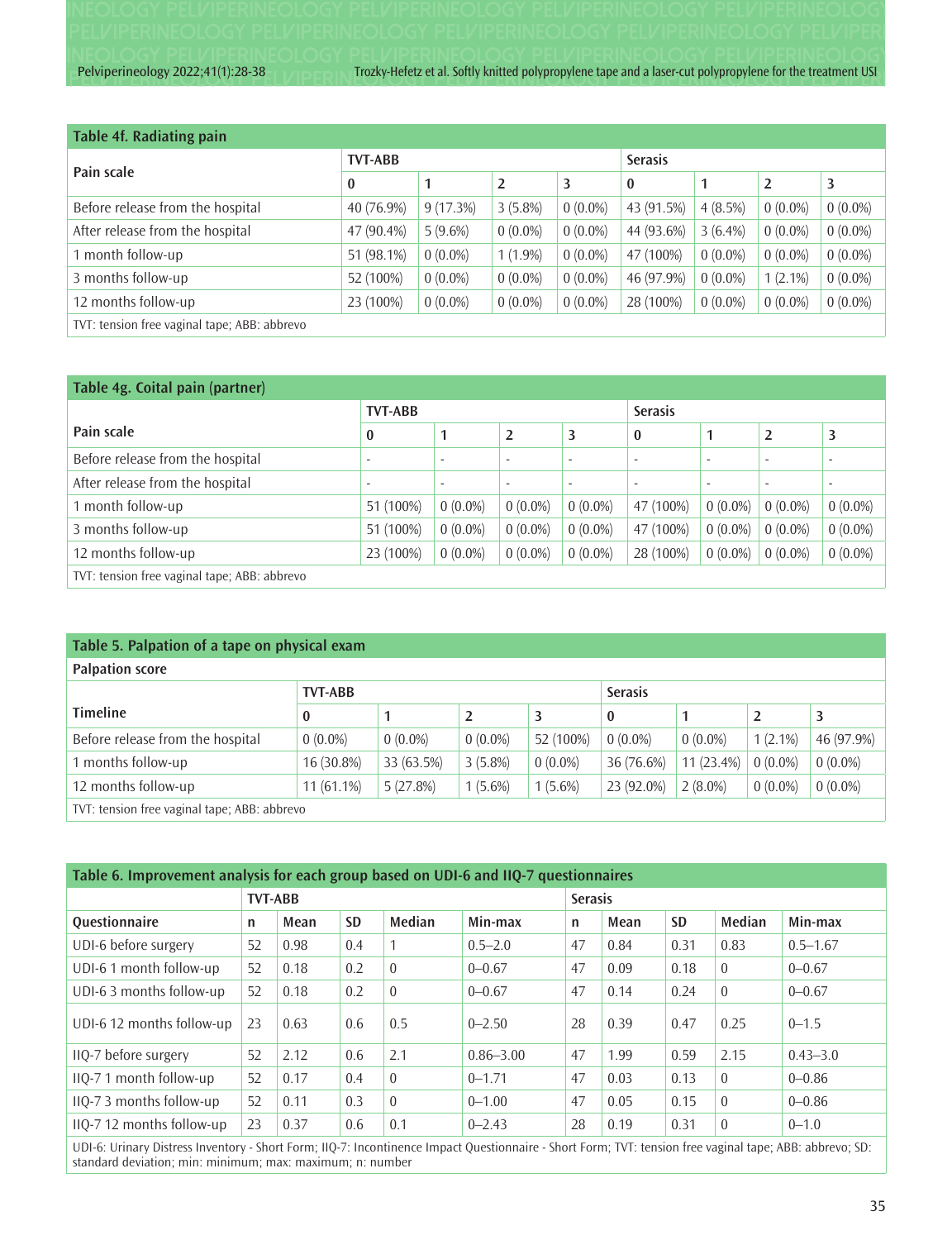We calculated *p*-value for UDI-6, IIQ-7 questionnaires before the surgery and 12 months after the surgery for both groups in order to assess the improvement of USI over time for both groups. Both groups showed neither significant difference before the surgery, nor 12 months post -surgery meaning that the improvement of USI was equal for both groups, *p*-value (2-sided=NS) (Table 8).

Additional information (Table 9) - one erosion and one failure in TVT-Abbrevo group and one failure in Serasis group overall. Erosion means that the tape extruded into the vaginal cavity or other adjacent tissue/organ and was palpable on the physical exam 12 months after the surgery. Cure rate evaluated based on the questionnaires and physical exam 12 months after the surgery. Only 43 women were physically examined at 12 months after the surgery. The rest answered questionnaires.

**Table 7. Statistical difference between the questionnaires**

| at different timeline points in each group                               |                |                 |  |  |  |  |
|--------------------------------------------------------------------------|----------------|-----------------|--|--|--|--|
| Questionnaire comparison                                                 | <b>TVT-ABB</b> | <b>Serasis</b>  |  |  |  |  |
| by timeline                                                              | &p-value       | &p-value        |  |  |  |  |
| UDI-6 before surgery vs.1 month                                          | < 0.001        | < 0.001         |  |  |  |  |
| UDI-6 1 month vs. 3 months                                               | 1              | 0.245           |  |  |  |  |
| UDI-6.3 months vs. 12 months                                             | 0.001          | 0.007           |  |  |  |  |
| UDI-6 before surgery vs. 12<br>months                                    | 0.039          | 0.004           |  |  |  |  |
| IIQ-7 before surgery vs. 1 month                                         | < 0.001        | < 0.001         |  |  |  |  |
| IIO-7 1 month vs. 3 months                                               | 0.561          | 0.266           |  |  |  |  |
|                                                                          | 0.027          | 0.058 (2-sided) |  |  |  |  |
| IIQ-7 3 months vs. 12 months                                             |                | 0.029 (1-sided) |  |  |  |  |
| IIQ-7 before surgery vs. 12<br>months                                    | < 0.001        | < 0.001         |  |  |  |  |
| & Wilcoxon signed ranked test; UDI-6: Urinary Distress Inventory - Short |                |                 |  |  |  |  |

&Wilcoxon signed ranked test; UDI-6: Urinary Distress Inventory - Short Form; IIQ-7: Incontinence Impact Questionnaire - Short Form; TVT: tension free vaginal tape; ABB: abbrevo; SD: standard deviation; min: minimum; max: maximum; n: number

# **DISCUSSION**

It has already been discussed that TVT-Abbrevo was developed to reduce post-operative thigh and groin pain and has the same efficacy as TVT-Obturator tape in treatment of USI.<sup>15,16</sup> Based on recent randomized trial conducted by Zullo et al.<sup>16</sup> efficacy, safety and complications were analyzed prospectively for 3 years and showed 87% percent cure rate in TVT-Abbrevo as in TVT-Obturator group. Significant difference was noted between the groups in postoperative pain. In TVT-Abbrevo group only one patient reported postoperative groin pain vs. nine patients in TVT-Obturator group.16

In our prospective randomized study, we followed patients for one year and evaluated the cure rate and pain side effects by comparing between two groups: one using TVT-Abbrevo and the other- Serasis tapes for treatment of USI. The cure rate after one year was 96% in Serasis group vs. 88.9% in TVT-Abbrevo group. There was no significant difference in postoperative pain between the two groups. Vaginal pain at intercourse, vaginal and groin pain was given a higher score in 3.6% of patients in Serasis group one-year post surgery. Palpability score of the tape at 12 months follow up was high in TVT-Abbrevo group for (5.6%) of patients including one complication-erosion into the vaginal cavity.

Pre-operative information such as age, BMI, duration of urinary incontinence and parity showed no significant difference between TVT-Abbrevo and Serasis groups, *p*-value >0.05. Background illnesses were not presented in the results chapter, however, there was no significant difference between the two groups as well. Conditions such as hypertension, diabetes mellitus, hypothyroidism and asthma were the common ones among our patients.

Blood loss in TVT-Abbrevo and Serasis showed no significant difference based on 2-sided *p*-value=0.092, however, 1-sided

| after the surgery                                                                                                     |                |    |      |           |                        |                        |  |
|-----------------------------------------------------------------------------------------------------------------------|----------------|----|------|-----------|------------------------|------------------------|--|
|                                                                                                                       |                | n  | Mean | <b>SD</b> | * $p$ -value (2-sided) | $*_p$ -value (1-sided) |  |
| UDI-6 before surgery                                                                                                  | ABB-TVT        | 52 | 0.96 | 0.40      | 0.098                  | 0.049                  |  |
|                                                                                                                       | Serasis        | 47 | 0.84 | 0.31      |                        |                        |  |
| IIQ-7 before surgery                                                                                                  | ABB-TVT        | 52 | 2.12 | 0.59      | 0.301                  |                        |  |
|                                                                                                                       | <b>Serasis</b> | 47 | 1.99 | 0.59      |                        |                        |  |
| UDI-6 12 months after the surgery                                                                                     | ABB-TVT        | 23 | 0.63 | 0.61      | 0.106                  | 0.053                  |  |
|                                                                                                                       | Serasis        | 28 | 0.39 | 0.47      |                        |                        |  |
| IIQ-7 12 months after the surgery                                                                                     | ABB-TVT        | 23 | 0.38 | 0.62      | 0.205                  |                        |  |
|                                                                                                                       | Serasis        | 28 | 0.19 | 0.31      |                        |                        |  |
| المتواطن والمستحيل والمستحيل والمنافس والمستحيل والمستحيل والمتحافظ والمستحيل والمستحيل والمستحيل والمستحيل والمستحيل |                |    |      |           |                        |                        |  |

Table 8. Statistical comparison between questionnaires for TVT-Abbrevo and Serasis groups before the surgery and 12 months

\*Independent sample t-test; UDI-6: Urinary Distress Inventory - Short Form; IIQ-7: Incontinence Impact Questionnaire - Short Form; TVT: tension free vaginal tape; ABB: abbrevo; SD: standard deviation; n: number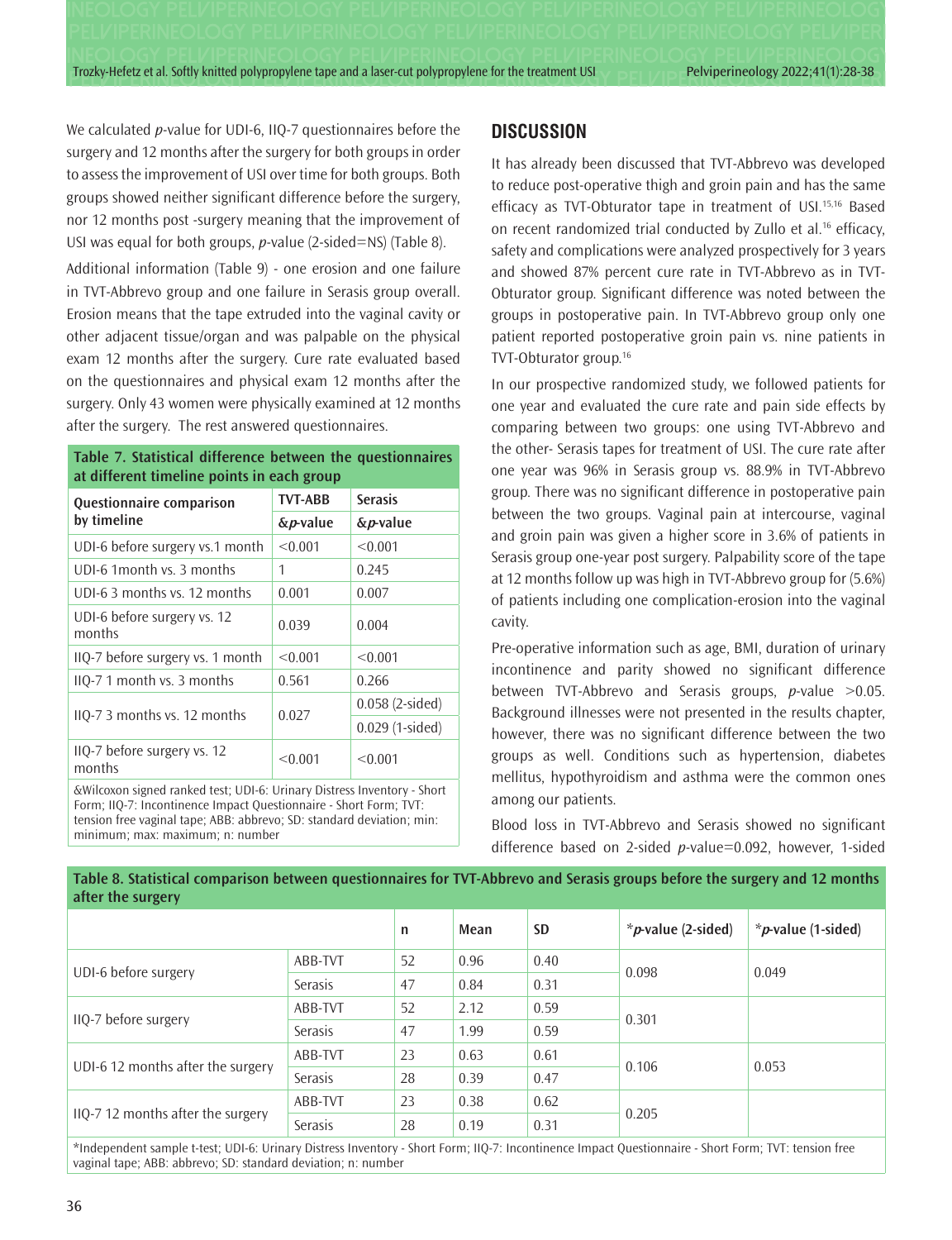Pelviperineology 2022;41(1):28-38 Trocky-Hefetz et al. Softly knitted polypropylene tape and a laser-cut polypropylene for the treatment USI

| <b>Table 9. Additional information</b>                  |                            |                            |  |  |  |
|---------------------------------------------------------|----------------------------|----------------------------|--|--|--|
| <b>Variables</b>                                        | <b>TVT-ABB</b><br>$(n=52)$ | <b>Serasis</b><br>$(n=47)$ |  |  |  |
| Erosion                                                 | $1(1.9\%)$                 | $0(0.0\%)$                 |  |  |  |
| Failure                                                 | $1(1.9\%)$                 | $1(2.1\%)$                 |  |  |  |
|                                                         | <b>TVT-ABB</b><br>$(n=18)$ | <b>Serasis</b><br>$(n=25)$ |  |  |  |
| Completely dry                                          | 16 (88.9%)                 | 24 (96.0%)                 |  |  |  |
| TVT: tension free vaginal tape; ABB: abbrevo; n: number |                            |                            |  |  |  |

*p*-value=0.046 showed significant difference between the two groups. In TVT-Abbrevo median blood loss was 47.5 vs. 40 in Serasis group. Difficulty passing a needle showed no significant difference between the two groups *p*-value >0.05, however, in Serasis group we see higher difficulty score in (23.4%) of patients vs. (0.0%) in TVT-Abbrevo group. This difference could be attributed to the technique used while passing Serasis tape through the tissue and its attachment. In addition, anterior and posterior colporrhaphy was performed in both groups during the surgery for USI and there was no significant difference between the two groups,  $p$ -value  $>0.05$ .

On physical examination before the surgery, 1,3 and 12 months later we objectively evaluated USI improvement/cure, posterior, anterior prolapse and uterine prolapse using our grading system. Each group showed significant statistical improvement over the year on physical examination, *p*-value <0.001. USI evaluation was performed by supine cough stress test and results showed 96.0% cure rate in Serasis group vs. 88.9% in TVT-Abbrevo group 12 months after the surgery. One and three months after the surgery results showed 97% cure rate of USI or higher for both groups. Higher cure rate (96%) in Serasis group could be explained by the fact that the sample size after 12 months was significantly smaller than that of the previous months since half of the patients were lost to follow one year after the surgery. Therefore, a larger sample of patients is still needed in order decide whether there is a significant difference in cure rate between the TVT-Abbrevo and Serasis groups.

The rest of the categories showed equal results for both groups. No anterior, posterior or uterine prolapses were identified in both groups 12 months after the surgery.

Post-operating immediate and long-term pain was evaluated based on pain questionnaire and both groups did not show any significant difference in pain levels immediately after the surgery or 12 months after the surgery, *p*-value >0.05. There was a significant improvement in pain overtime for each group *p*-value <0.05. However, few patients (3.6%) in Serasis group reported significant vaginal, vaginal pain at intercourse and groin pain at one year follow up vs TVT-Abbrevo group. This slight difference could as well be attributed to a small sample of patients at 12th months follow up, other anatomical, physiological or psychological factors.

We evaluated the ability to palpate the Serasis and TVT-Abbrevo tapes one-year post-surgery. In TVT-Abbrevo as in Serasis group high palpation score was given right after the surgery and before release from the hospital with no significant difference between the two groups as expected. We showed an improvement in palpation score one-year post-surgery for each group, *p*-value  $\leq$  0.001. At 12<sup>th</sup> months follow up, in TVT-Abbrevo group (5.6%) of patients were given high palpation scores and included one erosion of the polypropylene tape into the vaginal cavity. Palpation scores were low in Serasis group 12 months postsurgery.

These results made us believe that Serasis, a soft knitted and less rigid tape, might result in more favorable outcomes in a long term, less dyspareunia or erosions. Further research is needed to evaluate the ability to palpate, produce local pain with the Serasis tape on a larger sample of patients.

Improvement/cure of USI was evaluated objectively as mentioned before and subjectively based on UDI-6 and IIQ-7 questionnaires before the surgery 1, 3 and 12 months after the surgery. Mean was calculated for each questionnaire and analyzed. A decrease in mean was noted at  $1<sup>st</sup>$  and  $3<sup>rd</sup>$  months after the surgery as we expected meaning that there was a significant improvement of USI in both TVT-Abbrevo and Serasis groups (*p*<0.05). Slight increase in mean was noted 12 months after the surgery and was attributed to urinary urgency that was reported by several patients. Those patients were treated for urinary urgency and the problem resolved. They did not repeat the questionnaires since then.

Overall, two procedures failed in TVT-Abbrevo group and one in Serasis group. Erosion of a tape in TVT-Abbrevo group into the vaginal cavity is a serious complication that we attribute to the stiffness of the tape.

## **CONCLUSION**

This study shows that Serasis tape is as effective as TVT-Abbrevo tape for treatment USI. The soft nature of Serasis tape, however, did not alleviate completely postoperative pain such as vaginal or groin pain 12 months after the surgery in few patients, and needs a further research on a larger sample of patients. Cure rate based on physical exam and questionnaires was the same in both groups. Palpation scores were higher in TVT-Abbrevo group oneyear post surgery as we expected. We attribute it to the stiffness of the tape that might have also led to the erosion of the TVT-Abbrevo tape into the vaginal cavity in one patient. Stiffness